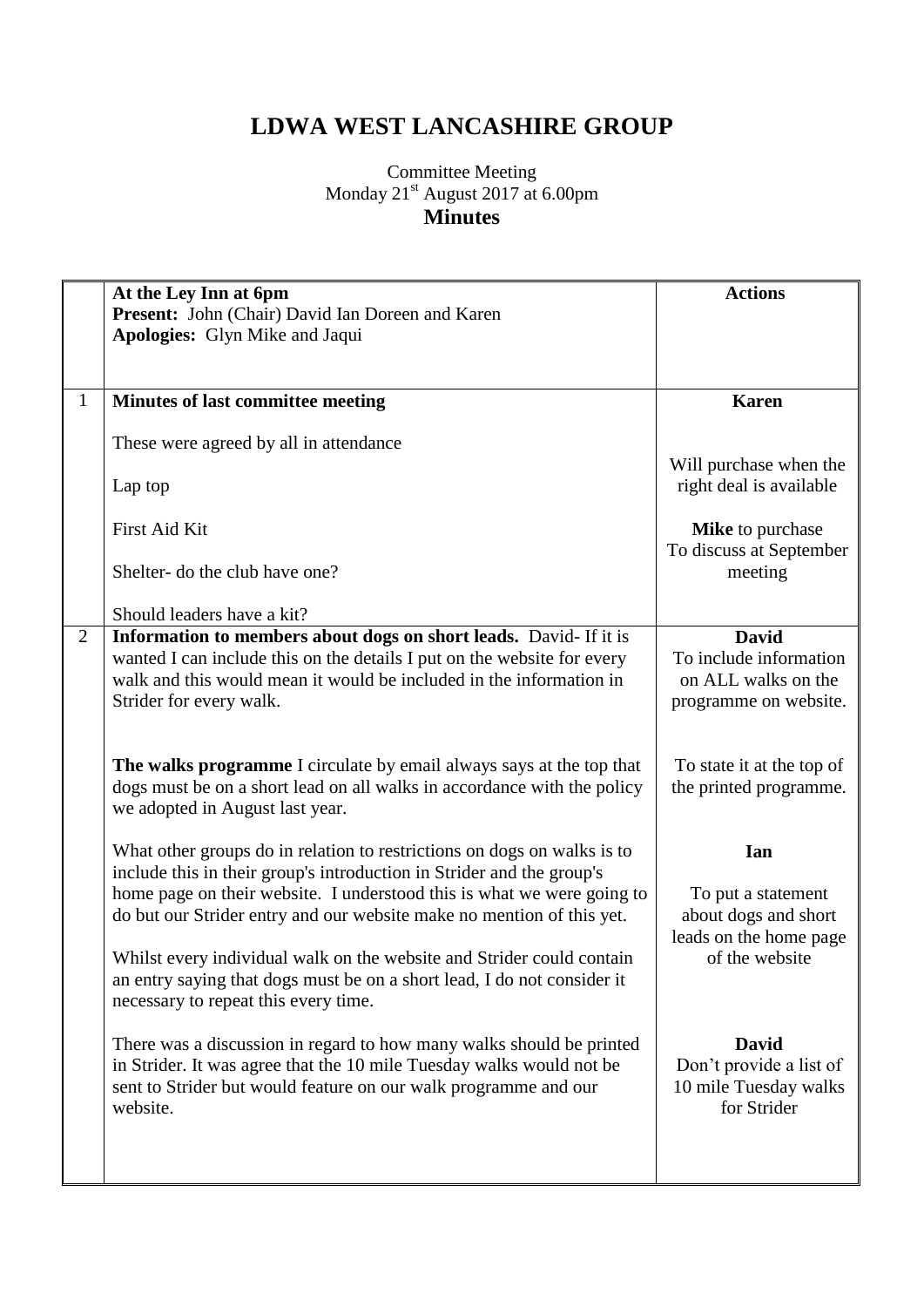| 3              | Strider group introduction wording.                                                                                                                                                                                                                                                                                                                                                                                                                                                                                                                                                                                                                                                                                                                                                                                                                                           |                                                   |
|----------------|-------------------------------------------------------------------------------------------------------------------------------------------------------------------------------------------------------------------------------------------------------------------------------------------------------------------------------------------------------------------------------------------------------------------------------------------------------------------------------------------------------------------------------------------------------------------------------------------------------------------------------------------------------------------------------------------------------------------------------------------------------------------------------------------------------------------------------------------------------------------------------|---------------------------------------------------|
|                | <b>Current wording</b><br><b>WEST LANCASHIRE</b><br>Group Secretary: Karen Wardle<br>12 Glenmore, Clayton-le-Woods, Chorley<br>T: 01772 463450<br>E: karenjanewardle@gmail.com<br>Walks Secretary: David Whittaker<br>T: 07530 566966<br>E: d.whittaker24@btinternet.com<br>Web Editor: Susan Allonby<br>W: www.ldwa.org.uk/WestLancashire                                                                                                                                                                                                                                                                                                                                                                                                                                                                                                                                    |                                                   |
|                | <b>Group Information</b><br>New members and guests are always welcome on our walks, which are<br>varied and at an accommodating pace. Please check with Dave<br>Whittaker (above) and the website for start and finish details                                                                                                                                                                                                                                                                                                                                                                                                                                                                                                                                                                                                                                                |                                                   |
|                | <b>Agreed Wording</b>                                                                                                                                                                                                                                                                                                                                                                                                                                                                                                                                                                                                                                                                                                                                                                                                                                                         | <b>Karen</b>                                      |
|                | <b>WEST LANCASHIRE</b><br><b>Group Secretary: Karen Wardle</b><br>12 Glenmore, Clayton-le-Woods, Chorley<br>T: 01772 463450<br>E: westlancsldwa@gmail.com<br><b>Walks Secretary: David Whittaker</b><br>T: 07530 566966<br>E: d.whittaker24@btinternet.com<br>Web Editor: Ian Wardle E: westlancsldwa@gmil.com<br>W: www.ldwa.org.uk/WestLancashire<br><b>Group Information</b><br>New members and guests are always welcome on our walks, which are<br>varied and at an accommodating pace. On most Tuesdays we offer 10<br>mile social walks, details of which can be found on our website. All<br>our longer walks (15miles +) are advertised in Strider. Please check<br>with Dave Whittaker (above) and our website for more information on<br>all of our walks. If allowed, dogs must be kept on a short lead at all<br>times. Walks start promptly at the time stated. | Send this new wording<br>to the Strider secretary |
| $\overline{4}$ | <b>Bulk email circulation</b> lists which I (David) discussed briefly with Ian<br>the other day. I send the walks programme to the 82 people on the all<br>members Active list. I was discussing with Ian about the programme<br>being circulated more widely to perhaps encourage some of the non-<br>Active members to join us on walks. To send it to all the 332 people<br>on the All Members list I think would be too much but I am happy to<br>do this if it meets with approval.                                                                                                                                                                                                                                                                                                                                                                                      | David<br>Send to ALL members                      |